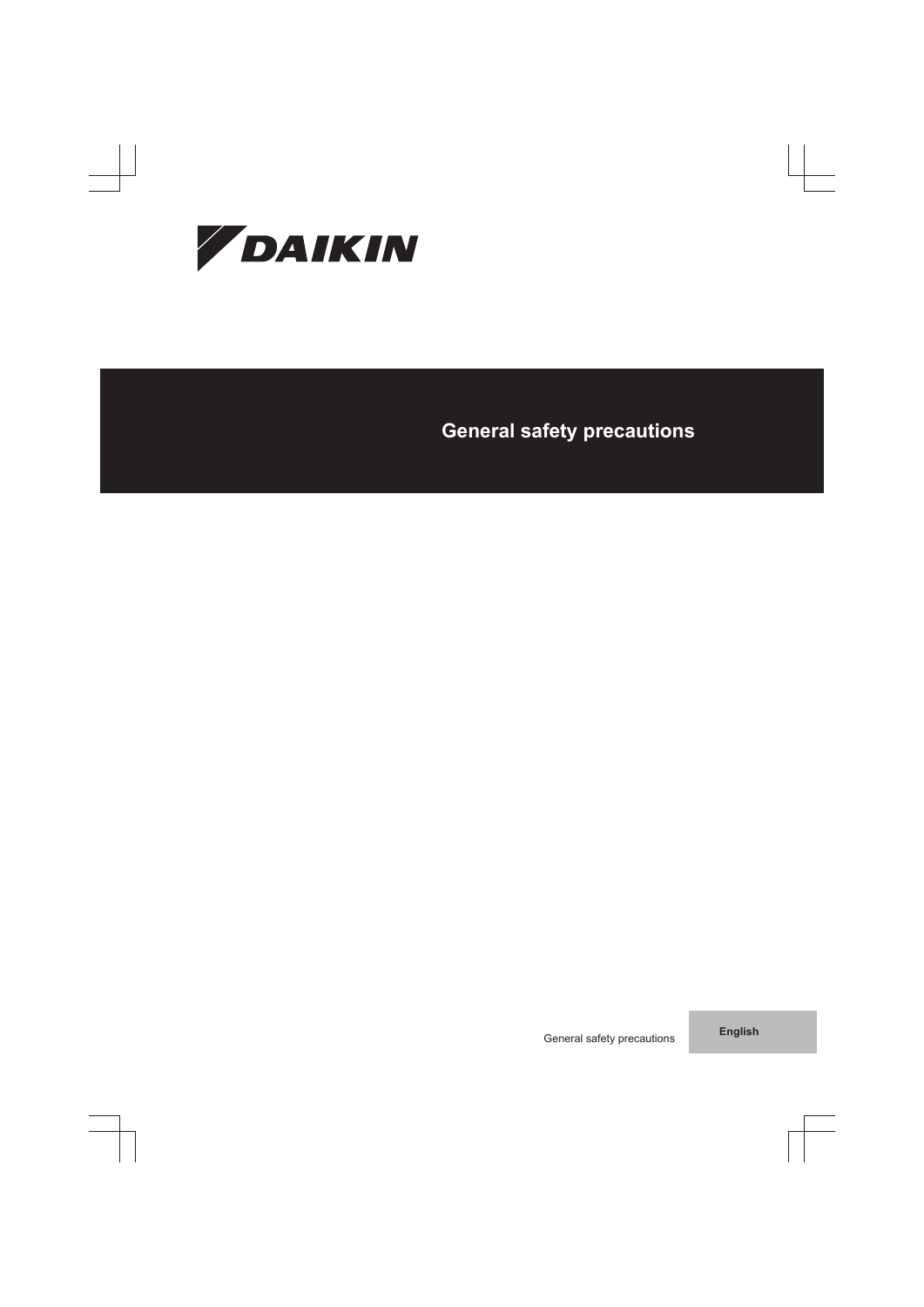## **1.1 About the documentation**

- The original documentation is written in English. All other languages are translations.
- The precautions described in this document cover very important topics, follow them carefully.
- All activities described in the installation manual must be performed by an authorized installer.

### **1.1.1 Meaning of warnings and symbols**

## **DANGER**

Indicates a situation that results in death or serious injury.



**DANGER: RISK OF ELECTROCUTION** Indicates a situation that could result in electrocution.



**DANGER: RISK OF BURNING**

Indicates a situation that could result in burning because of extreme hot or cold temperatures.

### **WARNING**

Indicates a situation that could result in death or serious injury.



## **CAUTION**

Indicates a situation that could result in minor or moderate injury.



#### **NOTICE**

Indicates a situation that could result in equipment or property damage.



## **INFORMATION**

Indicates useful tips or additional information.



## **DANGER: RISK OF EXPLOSION**

Indicates a situation that could result in explosion.



### **DANGER: RISK OF POISONING**

Indicates a situation that could result in poisoning.

### **WARNING: PROTECT AGAINST FROST**

Indicates a situation that could result in equipment or property damage.

## **1.2 For the user**

- If you are not sure how to operate the unit, contact your installer.
- The appliance is not intended for use by persons, including children, with reduced physical, sensory or mental capabilities, or lack of experience and knowledge, unless they have been given supervision or instruction concerning use of the appliance by a person responsible for their safety. Children must be supervised to ensure that they do not play with the product.



Do NOT rinse the unit. This may cause electric shocks or fire



- Do NOT place any objects or equipment on top of the unit.
- Do NOT sit, climb or stand on the unit.
- Units are marked with the following symbol:



This means that electrical and electronic products may not be mixed with unsorted household waste. Do NOT try to dismantle the system yourself: the dismantling of the system, treatment of the refrigerant, of oil and of other parts must be done by an authorized installer and must comply with applicable legislation. Units must be treated at a specialized treatment facility for reuse, recycling and recovery. By ensuring this product is disposed of correctly, you will help to prevent potential negative consequences for the environment and human health. For more information, contact your installer or local authority.

Batteries are marked with the following symbol:



This means that the batteries may not be mixed with unsorted household waste. If a chemical symbol is printed beneath the symbol, this chemical symbol means that the battery contains a heavy metal above a certain concentration. Possible chemical symbols are: Pb: lead (>0.004%). Waste batteries must be treated at a specialized treatment facility for reuse. By ensuring waste batteries are disposed of correctly, you will help to prevent potential negative consequences for the environment and human health.

## **1.3 For the installer**

## **1.3.1 General**

If you are not sure how to install or operate the unit, contact your dealer.

## **NOTICE**

Improper installation or attachment of equipment or accessories could result in electric shock, short-circuit, leaks, fire or other damage to the equipment. Only use accessories, optional equipment and spare parts made or approved by Daikin.

## **WARNING**

Make sure installation, testing and applied materials comply with applicable legislation (on top of the instructions described in the Daikin documentation).

## **CAUTION**

Wear adequate personal protective equipment (protective gloves, safety glasses,…) when installing, maintaining or servicing the system.

## **WARNING**

Tear apart and throw away plastic packaging bags so that nobody, especially children, can play with them. Possible risk: suffocation.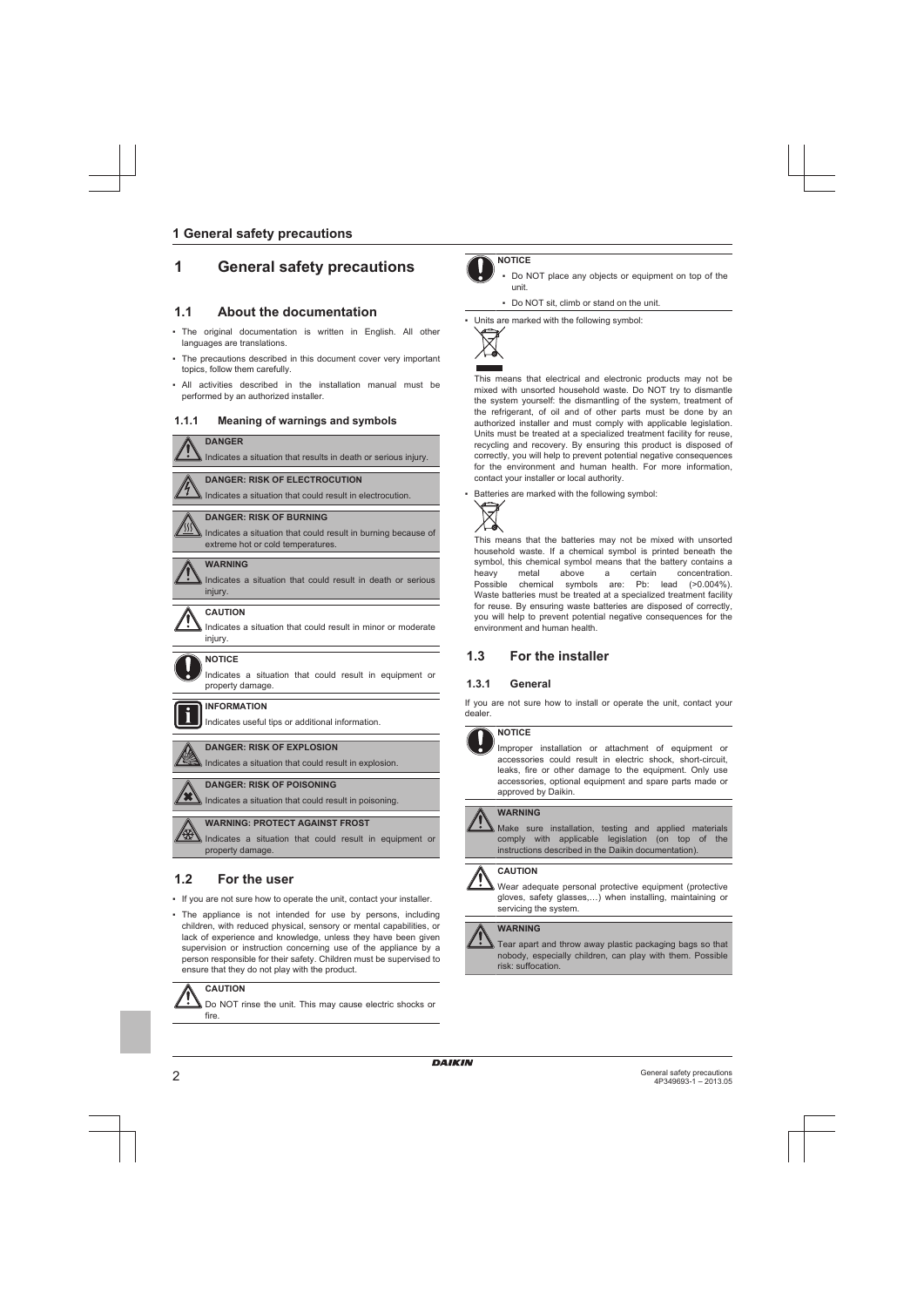

## **DANGER: RISK OF BURNING**

- Do NOT touch the refrigerant piping, water piping or internal parts during and immediately after operation. It could be too hot or too cold. Give it time to return to normal temperature. If you must touch it, wear protective gloves.
- Do NOT touch any accidental leaking refrigerant.

### **NOTICE**

Provide adequate measures to prevent that the unit can be used as a shelter by small animals. Small animals that make contact with electrical parts can cause malfunctions, smoke or fire.

### **CAUTION**

Do NOT touch the air inlet or aluminum fins of the unit.

### **NOTICE**

- Do NOT place any objects or equipment on top of the unit.
- Do NOT sit, climb or stand on the unit.

In accordance with the applicable legislation, it might be necessary to provide a logbook with the product containing at least: information on maintenance, repair work, results of tests, stand-by periods,...

Also, at least, following information must be provided at an accessible place at the product:

- Instructions for shutting down the system in case of an emergency
- Name and address of fire department, police and hospital
- Name, address and day and night telephone numbers for obtaining service

In Europe, EN378 provides the necessary guidance for this logbook.

#### **1.3.2 Installation site**

- Provide sufficient space around the unit for servicing and air circulation.
- Make sure the installation site withstands the unit's weight and vibration.
- Make sure the area is well ventilated.
- Make sure the unit is level.
- Make sure that the floor, where the unit will be installed, is level.
- Make sure walls sensitive to heat (e.g. wood) are protected by suitable insulation.
- ONLY operate the gas boiler if a sufficient supply of combustion air is ensured. In case of a concentric air/flue gas system dimensioned according to the specifications of this manual, this is fulfilled automatically and there are no other conditions for the equipment installation room. This method of operation applies exclusively.
- This gas boiler is NOT designed for room air dependent operation.

Do NOT install the unit in the following places:

- In potentially explosive atmospheres.
- In places where there is machinery that emits electromagnetic waves. Electromagnetic waves may disturb the control system, and cause malfunction of the equipment.
- In places where there is a risk of fire due to the leakage of flammable gases (example: thinner or gasoline), carbon fibre, ignitable dust.
- In places where corrosive gas (example: sulphurous acid gas) is produced. Corrosion of copper pipes or soldered parts may cause the refrigerant to leak.
- In bathrooms.
- In places where frost is possible. Ambient temperature around the indoor unit should be >5°C.

#### **1.3.3 Refrigerant**



Make sure refrigerant piping installation complies with applicable legislation. In Europe, EN378 is the applicable standard.

## **NOTICE**

Make sure the field piping and connections are not subjected to stress.

## **WARNING**

During tests, NEVER pressurize the product with a pressure higher than the maximum allowable pressure (as indicated on the nameplate of the unit).

#### **WARNING**

Take sufficient precautions in case of refrigerant leakage. If refrigerant gas leaks, ventilate the area immediately. Possible risks:

- Excessive refrigerant concentrations in a closed room can lead to oxygen deficiency.
- Toxic gas may be produced if refrigerant gas comes into contact with fire.

## **WARNING**

Always recover the refrigerants. Do NOT release them directly into the environment. Use a vacuum pump to evacuate the installation.

Only use phosphoric acid deoxidised seamless copper with annealed temper grade.

#### **1.3.4 Brine**

If applicable. See the installation manual or installer reference guide of your application for more information.



The selection of the brine MUST be in accordance with the applicable legislation.

### **WARNING**

Take sufficient precautions in case of brine leakage. If brine leaks, ventilate the area immediately and contact your local dealer.

#### **1.3.5 Water**



Make sure water quality complies with EU directive 98/83 EC.

Avoid damages caused by deposits and corrosion. To prevent corrosion products and deposits, observe the applicable regulations of technology.

Measures for desalination, softening or hardness stabilization are necessary if the filling and top-up water have a high total hardness (>3 mmol/l–sum of the calcium and magnesium concentrations, calculated as calcium carbonate).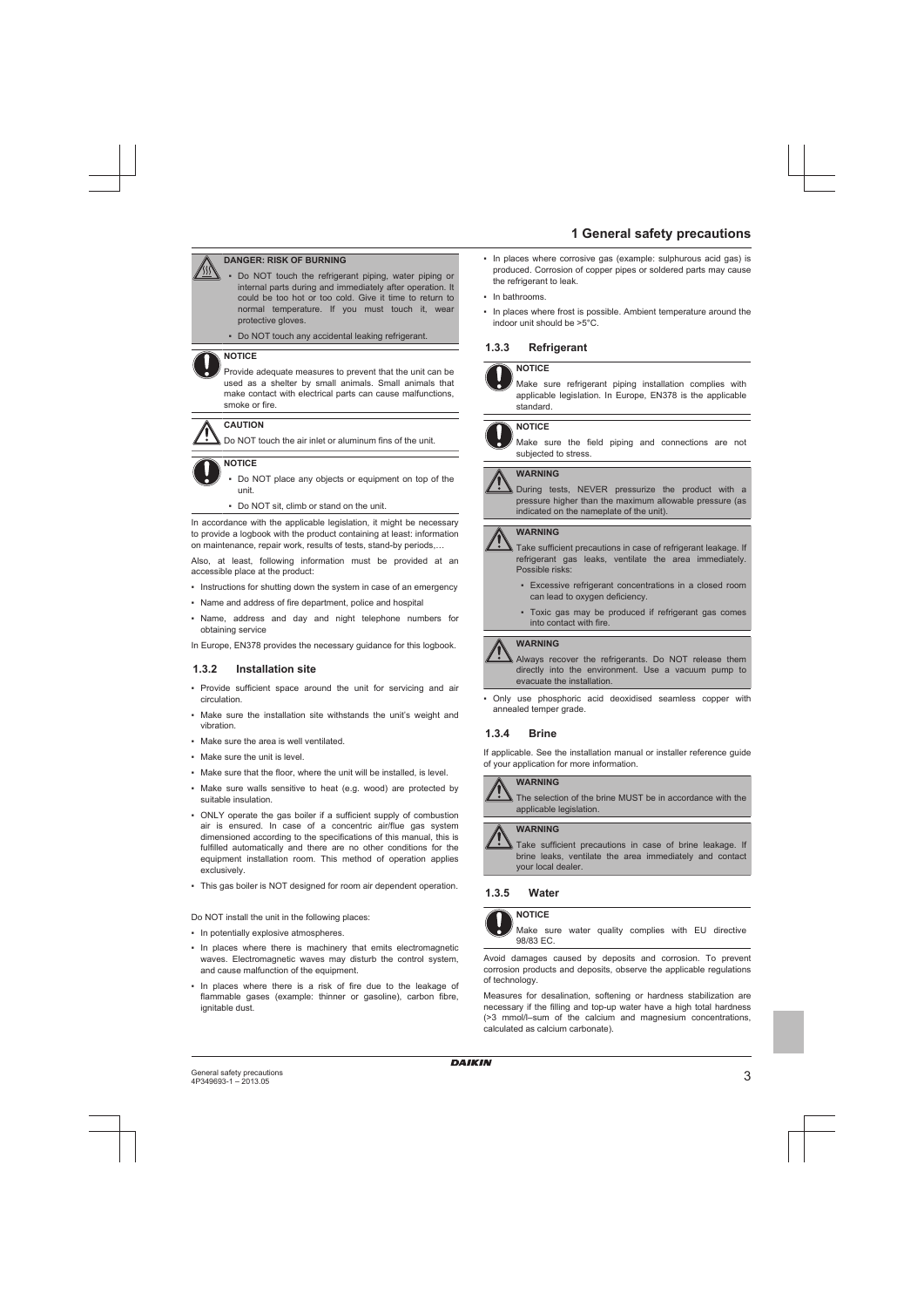Using filling water and top-up water which does NOT meet the stated quality requirements can cause a considerably reduced service life of the equipment. The responsibility for this is entirely that of the user.

## **1.3.6 Electrical**

#### **DANGER: RISK OF ELECTROCUTION**

- Turn OFF all power supply before removing the switch box cover, connecting electrical wiring or touching electrical parts.
- Disconnect the power supply for more than 1 minute, and measure the voltage at the terminals of main circuit capacitors or electrical components before servicing. The voltage MUST be less than 50 V DC before you can touch electrical components. For the location of the terminals, see the wiring diagram.
- Do NOT touch electrical components with wet hands.
- Do NOT leave the unit unattended when the service cover is removed.

#### **WARNING**

If NOT factory installed, a main switch or other means for disconnection, having a contact separation in all poles providing full disconnection under overvoltage category III condition, shall be installed in the fixed wiring.

## **WARNING**

- ONLY use copper wires.
- All field wiring must be performed in accordance with the wiring diagram supplied with the product.
- NEVER squeeze bundled cables and make sure they do not come in contact with the piping and sharp edges. Make sure no external pressure is applied to the terminal connections.
- Make sure to install earth wiring. Do NOT earth the unit to a utility pipe, surge absorber, or telephone earth. Incomplete earth may cause electrical shock.
- Make sure to use a dedicated power circuit. NEVER use a power supply shared by another appliance.
- Make sure to install the required fuses or circuit breakers.
- Make sure to install an earth leakage protector. Failure to do so may cause electric shock or fire.
- When installing the earth leakage protector, make sure it is compatible with the inverter (resistant to high frequency electric noise) to avoid unnecessary opening of the earth leakage protector.

Install power cables at least 1 meter away from televisions or radios to prevent interference. Depending on the radio waves, a distance of 1 meter may not be sufficient.

## **WARNING**

- After finishing the electrical work, confirm that each electrical component and terminal inside the electrical components box is connected securely.
- Make sure all covers are closed before starting up the unit.

## **1.3.7 Gas**

The gas boiler is factory set to:

- the type of gas quoted on the type identification plate or on the setting type identification plate,
- the quitted gas pressure.

Operate the unit ONLY with the gas type and gas pressure indicated on these type identification plates.

Installation and adaptation of the gas system MUST be conducted by:

- personnel qualified for this work,
- in compliance with valid gas installation related guidelines,
- in accordance with applicable regulations of the gas supply company,
- In accordance with local and national regulations.

Boilers that use natural gas MUST be connected to a governed meter

Boilers that use liquid petroleum gas (LPG) MUST be connected to a regulator.

The size of the gas supply pipe should under no circumstance be less than 22 mm.

The meter or regulator and pipe work to the meter MUST be checked preferably by the gas supplier. This is to ensure that the equipment works good and meets the gas flow and pressure requirements.



If you smell gas:

- call immediately your local gas supplier and your installer,
- call the suppliers's number on the side of the LPG tank (if applicable),
- turn off the emergency control valve at the meter/ regulator,
- do NOT turn electrical switches ON or OFF,
- do NOT strike matches or smoke,
- put out naked flames,
- open doors and windows immediately,
- keep people away from the affected area.

#### **1.3.8 Gas exhaust**

Flue systems must NOT be modified or installed in any way other than as described in the fitting instructions. Any misuses or unauthorized modifications to the appliance, flue or associated components and systems could invalidate the warranty. The manufacturer accepts no liability arising from any such actions, excluding statutory rights.

It is NOT allowed to combine flue system parts purchased from different suppliers.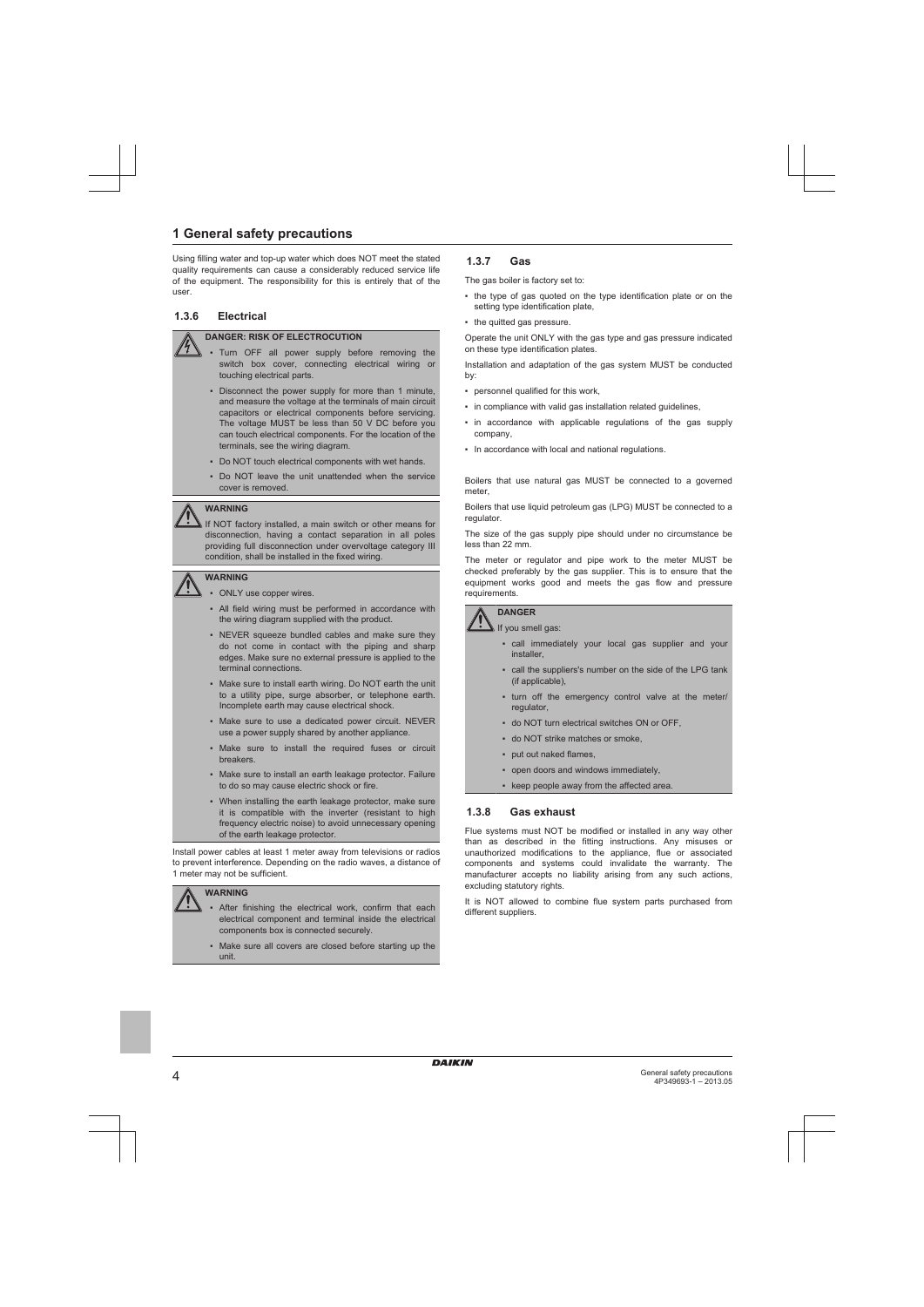## **1.3.9 Local legislation**

#### **Local regulations for UK**

It is law that all gas appliances are installed by a gas safe registered competent engineer and in accordance with the following recommendations:

- Current Gas Safety (Installation and Use) Regulations
- All current building regulations
- Building Standards (Scotland) Consolidated
- This appliance MUST be installed in accordance with the Gas (Safety and Use) Regulations, current Building Regulations, Building Standards (Scotland), I.S.813 Installation of Gas Appliances (Ireland), IEE Wiring Regulations (BS 7671), Health and Safety Document No. 635 (Electricity at Work Regulations) and Local Water Authority Bye Laws
- **. UK Water Regulations and Bye Laws**
- Health & Safety
- The installation MUST comply with the following British Standards codes of practice:
- BS 5440: Flues and Ventilation for gas appliances of rated input NOT exceeding 70 kW (Part 1 Flues)
- BS 5440: Flues and Ventilation for gas appliances of rated input NOT exceeding 70 kW (Part 2 Air Supply)
- BS 5546: 2000 Installation of gas hot water supplies for domestic pur poses.
- BS 5549: 1990 Forced circulation hot water systems.
- BS 6700: 1997 Design, Installation, testing and maintenance of services supplying hot water
- BS 6798: 2000 Specification for installation of gas fired hot water boilers of rated input NOT exceeding 70 kW
- BS 6891: 1998 Installation of low pressure gas pipe-work installation up to 35 mm (RI)
- BS 7593: 1992 Code of practice for treatment of water in heating systems
- BS 7671: 2001 Requirements for electrical installations, IEE Wiring regulations
- BS7074:1 Code of practice for domestic and hot water supply
- EN12828 Central heating for domestic premises

Potable water: all seals, joints and compounds (including flux and solder) and components used as part of the secondary domestic water system MUST be approved by WRAS.

#### **Approvals**

British Gas Service listing: EHYKOMB33AA: G.C.N. 47-464-01

## **1.4 Glossary**

#### **Dealer**

Sales distributor for the product.

#### **Authorized installer**

Technical skilled person who is qualified to install the product.

#### **User**

Person who is owner of the product and/or operates the product.

#### **Applicable legislation**

All international, European, national and local directives, laws, regulations and/or codes that are relevant and applicable for a certain product or domain.

#### **Service company**

Qualified company which can perform or coordinate the required service to the product.

#### **Installation manual**

Instruction manual specified for a certain product or application, explaining how to install, configure and maintain it.

#### **Operation manual**

Instruction manual specified for a certain product or application, explaining how to operate it.

#### **Accessories**

Labels, manuals, information sheets and equipment that are delivered with the product and that need to be installed according to the instructions in the accompanying documentation.

#### **Optional equipment**

Equipment made or approved by Daikin that can be combined with the product according to the instructions in the accompanying documentation.

### **Field supply**

Equipment not made by Daikin that can be combined with the product according to the instructions in the accompanying documentation.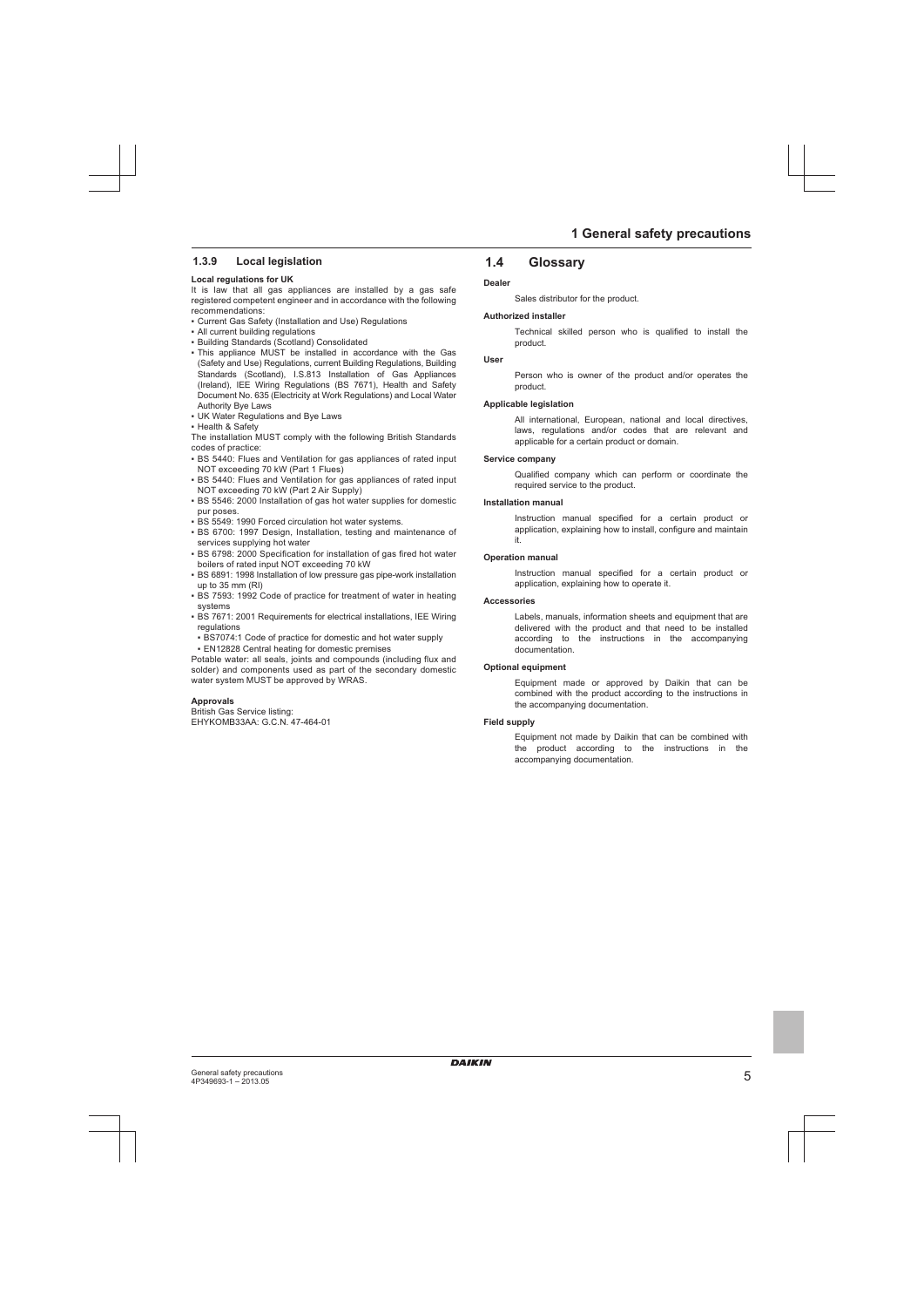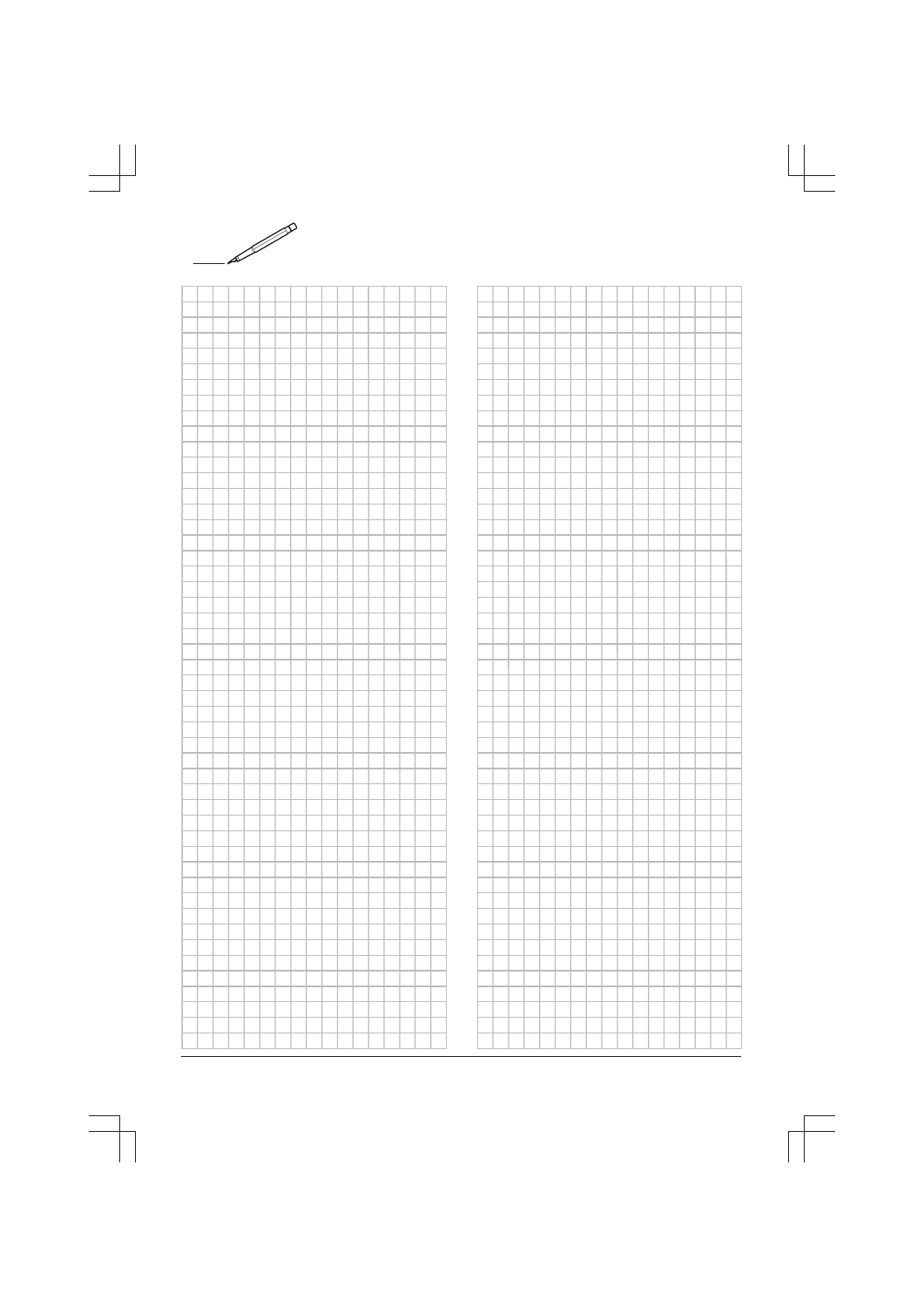

| a sa ta |  |  |  |  |  |  |  |  |  |  |  |  |  |  |  |  |  |
|---------|--|--|--|--|--|--|--|--|--|--|--|--|--|--|--|--|--|
|         |  |  |  |  |  |  |  |  |  |  |  |  |  |  |  |  |  |
|         |  |  |  |  |  |  |  |  |  |  |  |  |  |  |  |  |  |
|         |  |  |  |  |  |  |  |  |  |  |  |  |  |  |  |  |  |
|         |  |  |  |  |  |  |  |  |  |  |  |  |  |  |  |  |  |
|         |  |  |  |  |  |  |  |  |  |  |  |  |  |  |  |  |  |
|         |  |  |  |  |  |  |  |  |  |  |  |  |  |  |  |  |  |
|         |  |  |  |  |  |  |  |  |  |  |  |  |  |  |  |  |  |
|         |  |  |  |  |  |  |  |  |  |  |  |  |  |  |  |  |  |
|         |  |  |  |  |  |  |  |  |  |  |  |  |  |  |  |  |  |
|         |  |  |  |  |  |  |  |  |  |  |  |  |  |  |  |  |  |
|         |  |  |  |  |  |  |  |  |  |  |  |  |  |  |  |  |  |
|         |  |  |  |  |  |  |  |  |  |  |  |  |  |  |  |  |  |
|         |  |  |  |  |  |  |  |  |  |  |  |  |  |  |  |  |  |
|         |  |  |  |  |  |  |  |  |  |  |  |  |  |  |  |  |  |
|         |  |  |  |  |  |  |  |  |  |  |  |  |  |  |  |  |  |
|         |  |  |  |  |  |  |  |  |  |  |  |  |  |  |  |  |  |
|         |  |  |  |  |  |  |  |  |  |  |  |  |  |  |  |  |  |
|         |  |  |  |  |  |  |  |  |  |  |  |  |  |  |  |  |  |
|         |  |  |  |  |  |  |  |  |  |  |  |  |  |  |  |  |  |